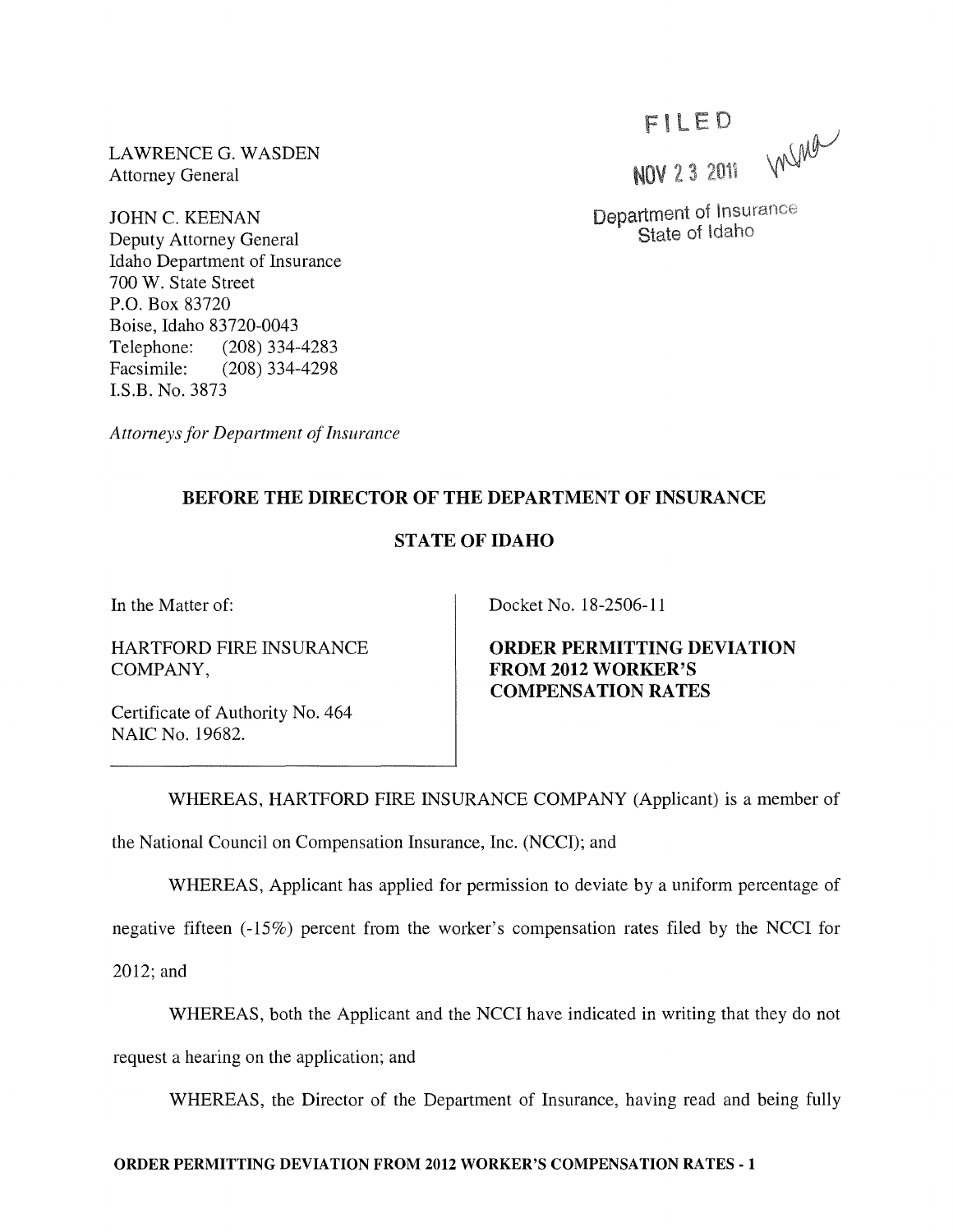apprised of the Applicant's request to deviate from the Idaho worker's compensation premium rates filed by the NCCI for 2012, has determined that the requested rate deviation is justified;

NOW, THEREFORE, IT IS HEREBY ORDERED that, pursuant to Idaho Code § 41- 1614, the Applicant's request for a uniform percentage deviation of negative fifteen  $(-15\%)$ percent from the worker's compensation rates filed by the NCCI for 2012, exclusive of terrorism rates, is GRANTED. This deviation from the Idaho worker's compensation premium rates filed by the NCCI for 2012 shall take effect January 1, 2012, and shall remain in effect for one year from that date unless terminated sooner with the approval of the Director.

DATED this  $\frac{23}{4}$  day of November 2011.

STATE OF IDAHO DEPARTMENT OF INSURANCE

WILLIAM W. DEAL **Director** 

## NOTIFICATION OF RIGHTS

This is a final order of the Director. Any party may file a motion for reconsideration of this final order within fourteen (14) days of the service date of this order. The agency will dispose of the petition for reconsideration within twenty-one (21) days of its receipt, or the petition will be considered denied by operation of law. *See* Idaho Code § 67-5246(4).

Pursuant to Idaho Code §§ 67-5270 and 67-5272, any party aggrieved by this final order or orders previously issued in this case may appeal this final order and all previously issued orders in this case to district court by filing a petition in the district court of the county in which:

i. A hearing was held,